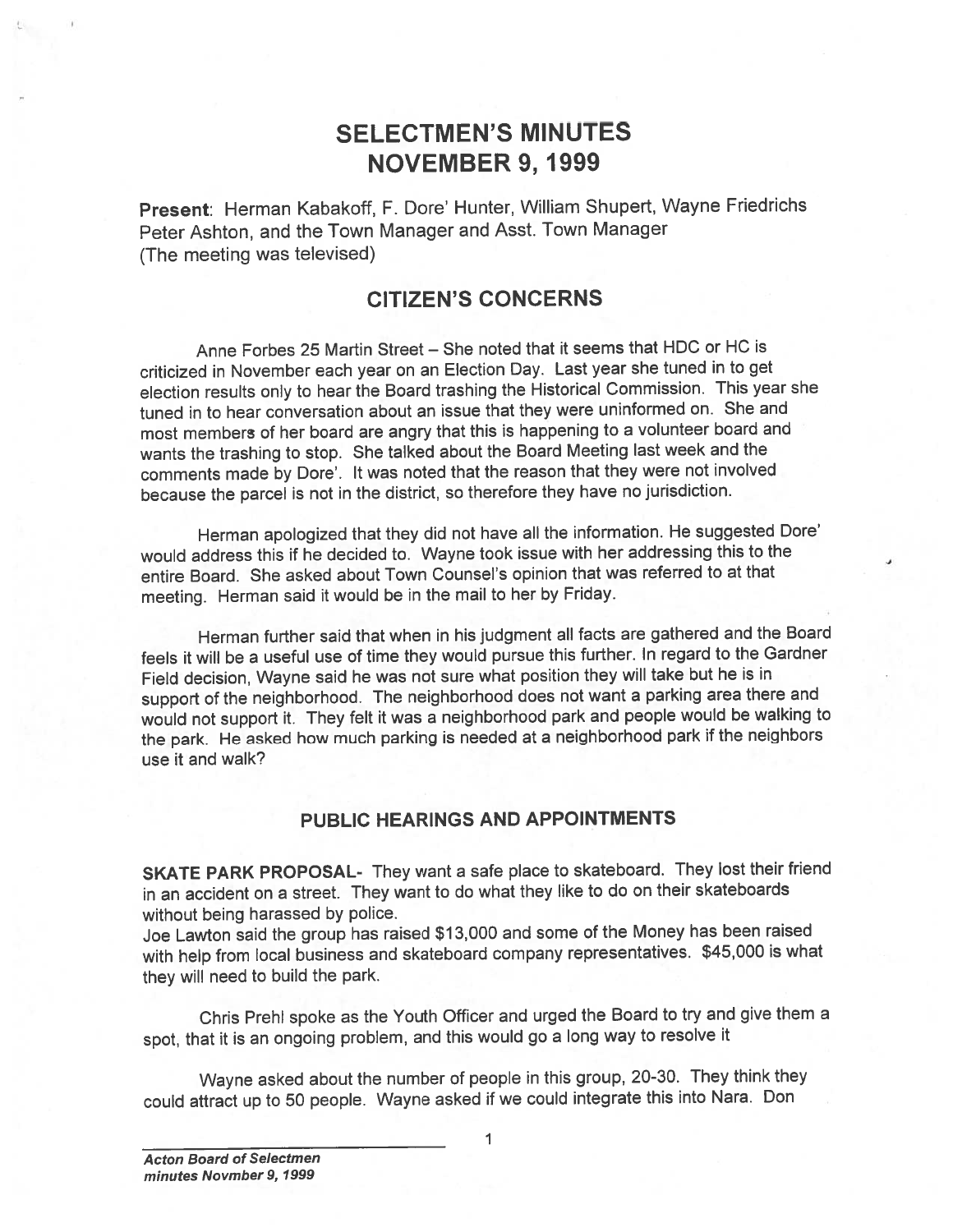noted that they felt Great Hill or Nara would be the two <sup>p</sup>laces available. The group wanted <sup>a</sup> <sup>p</sup>lace closer to the High School. Don noted we have been looking at this issue for the pas<sup>t</sup> year and liability and other issues needed to be addressed. The Skate Park would need to be adequately constructed. Our recreation people are very enthused.

Peter applauded the fund raising. He asked if they had talked to the Recreation and Staff. They have and the Recreation people are in favor.

Trey supports this and has some experience with Skate Parks at <sup>a</sup> condo he owns. He urge<sup>d</sup> them to continuing to work with staff. His logical thought for location would be school property. But maybe there could be accommodations made to ge<sup>t</sup> <sup>a</sup> park closer to the school.

Herman noted that if it is the School property they wish, they need to address this to the schools.

WAYNE FRIEDRICHS —Move to Work to move toward <sup>a</sup> more suitable resolution, The Board suppor<sup>t</sup> the concep<sup>t</sup> of <sup>a</sup> skate park and will follow up in <sup>60</sup> days. TREY SHUPERT — Second. UNANIMOUS VOTE.

#### SELECTMEN'S BUSINESS

SIDEWALK REQUESTS — Herman spoke about the reques<sup>t</sup> from North Briar to build <sup>a</sup> sidewalk from their neighborhood to NARA. They asked the Town Manager to provide the sidewalk <sup>p</sup>lan, which was provided.

Peter Ashton asked about the funded projects and noted that at least two that were scheduled for this period and noted that staff had been pulled to work at NARA. He also noted that the project is on the list under Main Street to North Briar.

Don asked that they use the new green sheet as reference to tank order of priority. He went over the sidewalk projects scheduled for the next two years. They propose<sup>d</sup> to move them into 01 and 02 and spread it out in <sup>a</sup> two-year process.

Peter asked about Ledge Rock way and the cost of \$12,000. He noted if we move it up on the list, but only did that segmen<sup>t</sup> instead of the whole side walk from 2NMain to North Briar it would solve the issue with the park. Peter noted that the funds are already in <sup>p</sup>lace. Don agree<sup>d</sup> and we can consider it funded. Peter really felt that this segmen<sup>t</sup> should be moved up as near to the top as could be done. Wayne said we should run it through TAC. All agree<sup>d</sup> it should be moved up to near the top.

Herman noted that we were being asked to squeeze <sup>a</sup> 400-foot sidewalk costing \$12,000 into this Spring's list.

Wayne felt we have an obligation to pu<sup>t</sup> this on the top of the list. Peter agreed, the point is if we had not created NARA, we would not need to address it so quickly. It demands that we pay attention to this.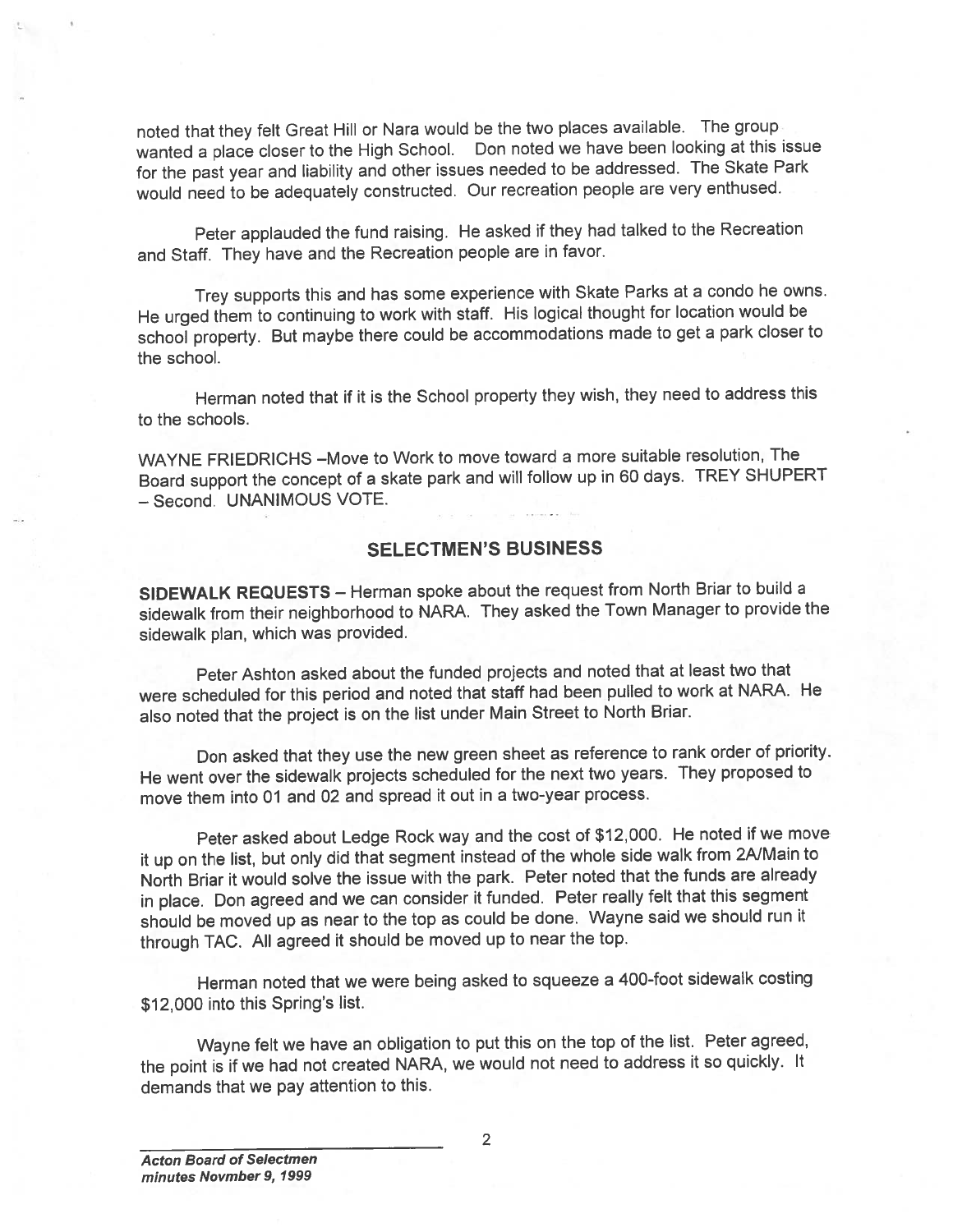Trey agree<sup>d</sup> also and that North Briar has always asked for sidewalks. Now we have made it more dangerous.

TREY SHUPERT- Move to move to install the sidewalk from Main to Ledge Rock Way to North Briar length of <sup>400</sup> feet in FY200 and to start construction ASAP and also to procee<sup>d</sup> with <sup>a</sup> full sidewalk from Main/2A to Ledge Rock. PETER ASHTON — Second. UNANIMOUS VOTE

#### MBTA ASSESSMENT

Don said that we received notice from LRTA to follow the MBTA Assessment process. He wanted to know if we should be writing <sup>a</sup> letter such as is included in the packet.

Herman felt that we had already communicated our displeasure with the assessment and Senator Pam Resor is working on this and supports our position. Herman asked if we felt that <sup>a</sup> letter should be sent to Atkins.

PETER ASHTON - Moved to send letter to Cory Atkins indicating our opposition to the assessment and amendment and will copy our letter to Senator Resor and Governor Cellucci as well as Mr. Birmingham. WAYNE SECOND -UNANIMOUS VOTE

#### OTHER BUSINESS

Peter asked about the status of the Nashoba Road petition. He wanted to know if we were looking for signage along Mohawk and Nashoba. Trey explained that there were two issues for stop signs and the Manager will repor<sup>t</sup> them together when all information is gathered and reviewed.

Wayne complimented John's memo about the Re-Engineering and asked that School Committee and Water District is asked to act to suppor<sup>t</sup> it within the next 30 days.

Steve Probst made <sup>a</sup> presentation on the Sewer District funding. Asked them to vote to suppor<sup>t</sup> sewers. Sewers are goo<sup>d</sup> for Acton and to use true costs when evaluating them. Herman asked about SR funding if not received. He said all the costs will go up. Peter asked about financing over <sup>30</sup> year is preferential over 20. He noted his model used 20-year assumes that most people move before that time. Peter asked if we have explored legally how we assess benefits. Is it square footage, frontage and width, and flow method adjusted. Steve said it could be mitigated with <sup>a</sup> change to the sewer bylaw.

Steve Lewis — noted that this is an equity issue. This Board should be equity driven.

Trey wanted to thank Steve Probst for his work on this issue. The SAC has been very passionate and they want to ge<sup>t</sup> it approved, but not at any cost. Steve 's presentation will be <sup>a</sup> significant item to presen<sup>t</sup> at town meeting. Steve noted he would propose an amendment on the floor of Town Meeting.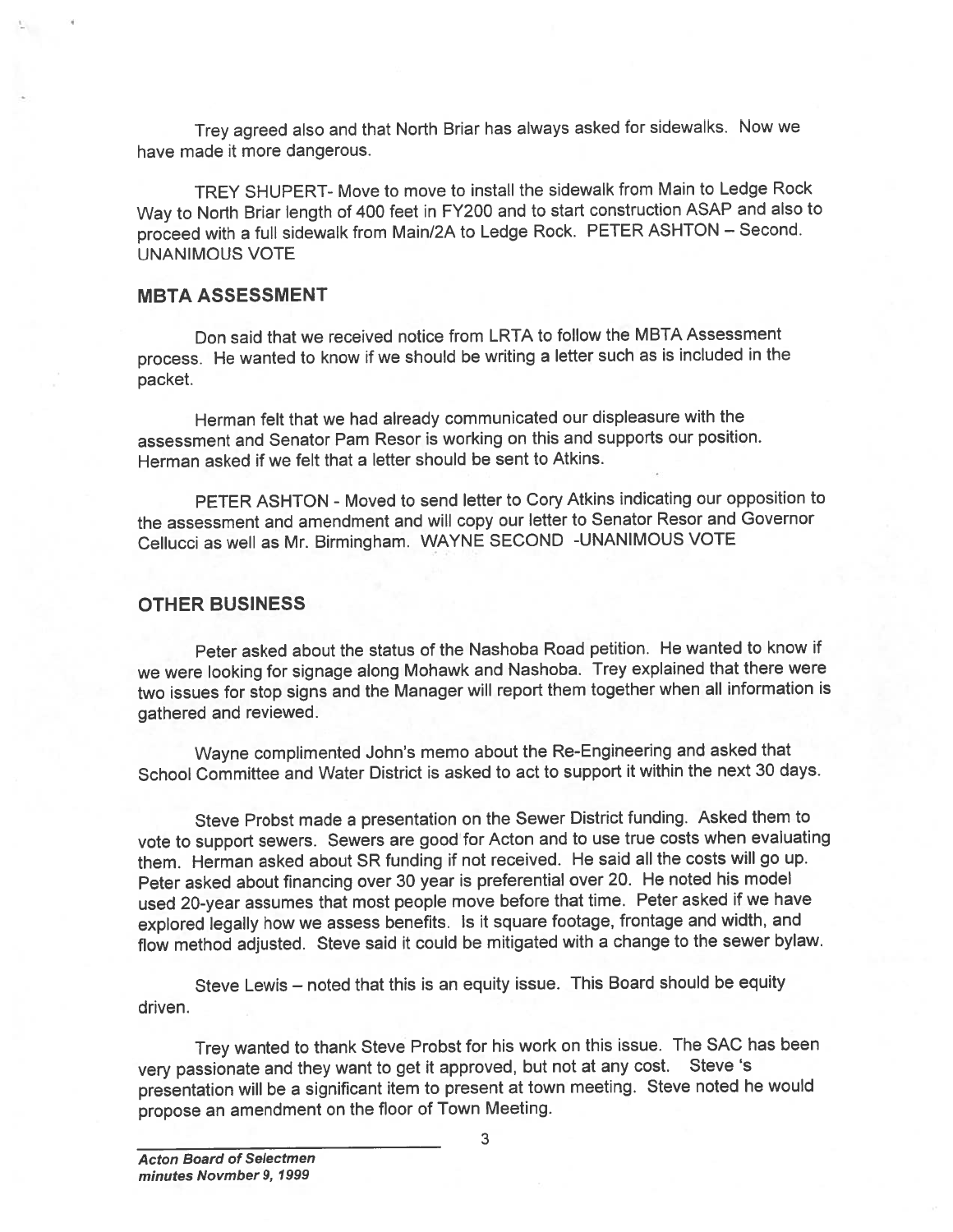Herman said first he is concerned about the political ramifications. He said people will vote their pocket book and felt that if more were added to the General tax base, those not in the district would vote no.

The zero hour will be Nov 15 at 4:00 for SRF funding and at that time it will be known if we will be receiving the funding. If we are not comfortable that we ge<sup>t</sup> the initial <sup>14</sup> million it will be too expensive. Herman reminded the Board that we promised that we would step back if the SRF funding did not happen.

Herman said he would only accep<sup>t</sup> written confirmation that the <sup>14</sup> million is outs; he would not accep<sup>t</sup> it verbally.

### CONSENT AGENDA

WAYNE FRIEDRICHS - Moved to approve — TREY SHUPERT - Second— UNANIMOUS VOTE.

### TOWN MANAGER'S REPORT

Don spoke about Sherbrook Associates. Staff still has not received the paperwork. Garry was asking if the Board wanted to see this as an amendment to the site <sup>p</sup>lan. Wayne asked about the original <sup>p</sup>lacement of the driveway. WAYNE FRIEDRICHS — Moved to have <sup>a</sup> public hearing on this project- PETER SECOND. UNANIMOUS VOTE.

POLICE CHIEF SEARCH — Don reported on the time spen<sup>t</sup> with the selected consultant. They met and then he gave them <sup>a</sup> tour of the community.

#### EXECUTIVE SESSION

PETER ASHTON — Moved to go into Executive Session to discuss Public Safety deployment. The Board was polled — All Ayes. WAYNE FRIEDRICHS — Second.

Klartz<br>Clerk

Date

Christine Joyce  $\setminus$  | | |

Acton Board of Selectmen minutes Novmber 9, 1999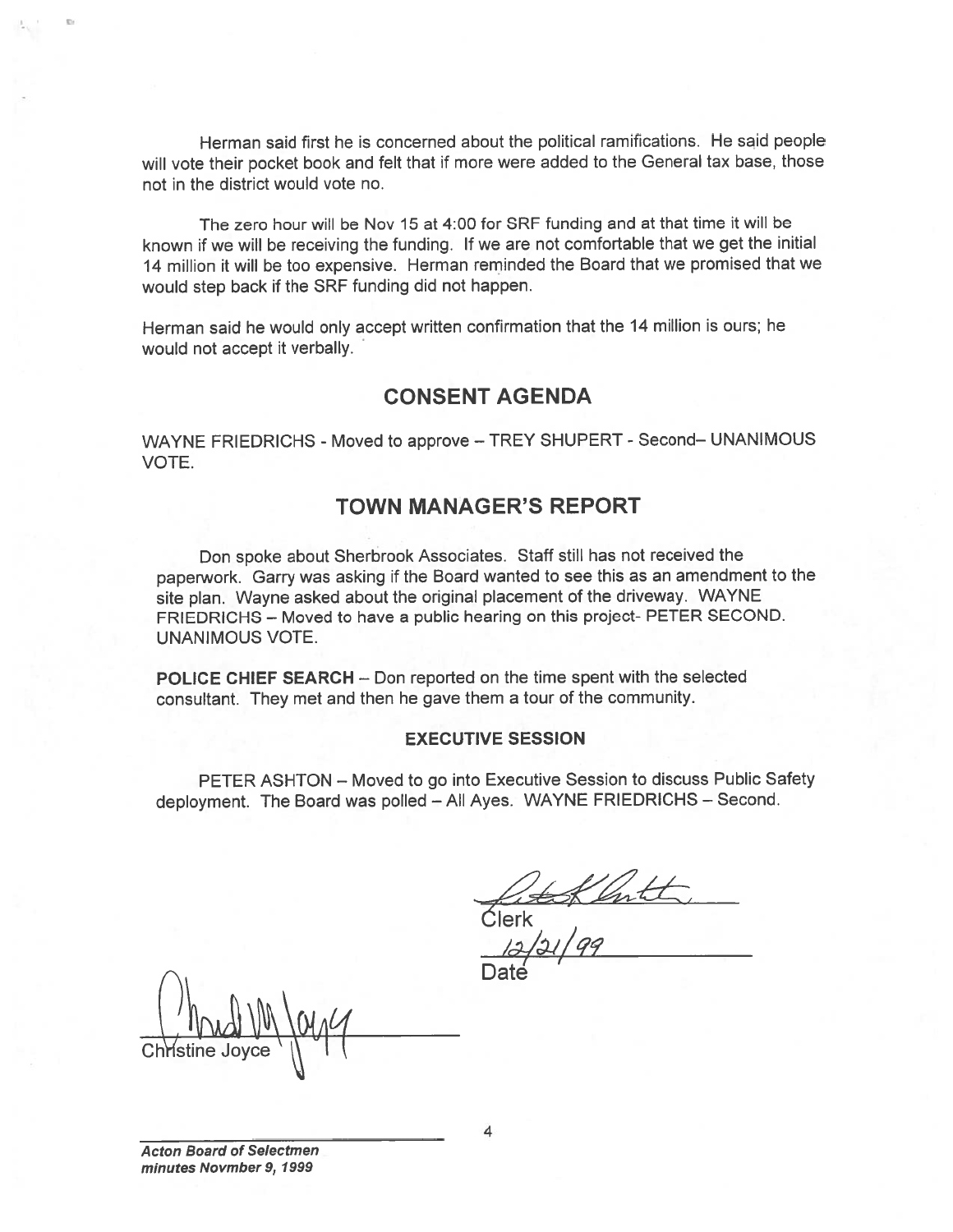November 5, 1999

TO: Board of Selectmen

FROM: Herman Kabakoff, Chairman

SUBJECT: Selectmen's Report

# AGENDA

### NOVEMBER 9, 1999 7:30 P.M. -Room 204

#### I. CITIZEN'S CONCERNS

### II. PUBLIC HEARINGS & APPOINTMENTS

1. SKATE PARK PROPOSAL —Joe Lawton will be in to presen<sup>t</sup> their proposa<sup>l</sup> to construct <sup>a</sup> Skate Park. Staff comment is also enclosed

### III. SELECTMEN'S BUSINESS

2. CONTINUED DISCUSSION REGARDING SIDE WALK REQUESTS

3. PETITION FOR TRAFFIC SIGN INSTALLATION — Enclosed <sup>p</sup>lease find the petition submitted by Mr. LaBaron on behalf of the neighborhood residents requesting installation of traffic signs in the area of Nashoba Road, Mohawk and Wachusett Drives as well as Engineering Departments comments for Board review. (Don, Engineering is in shall we include if Police gets theirs in today?)

4. OTHER BUSINESS

### IV. CONSENT AGENDA

### V. TOWN MANAGER'S REPORT

### VI. EXECUTIVE SESSION

#### ADDITIONAL INFORMATION

Enclosed <sup>p</sup>lease find additional correspondence that is strictly informational and requires no Board action.

#### FUTURE AGENDAS

To facilitate scheduling for interested parties, the following items are scheduled for discussion on future agendas. This IS NOT <sup>a</sup> complete Agenda.